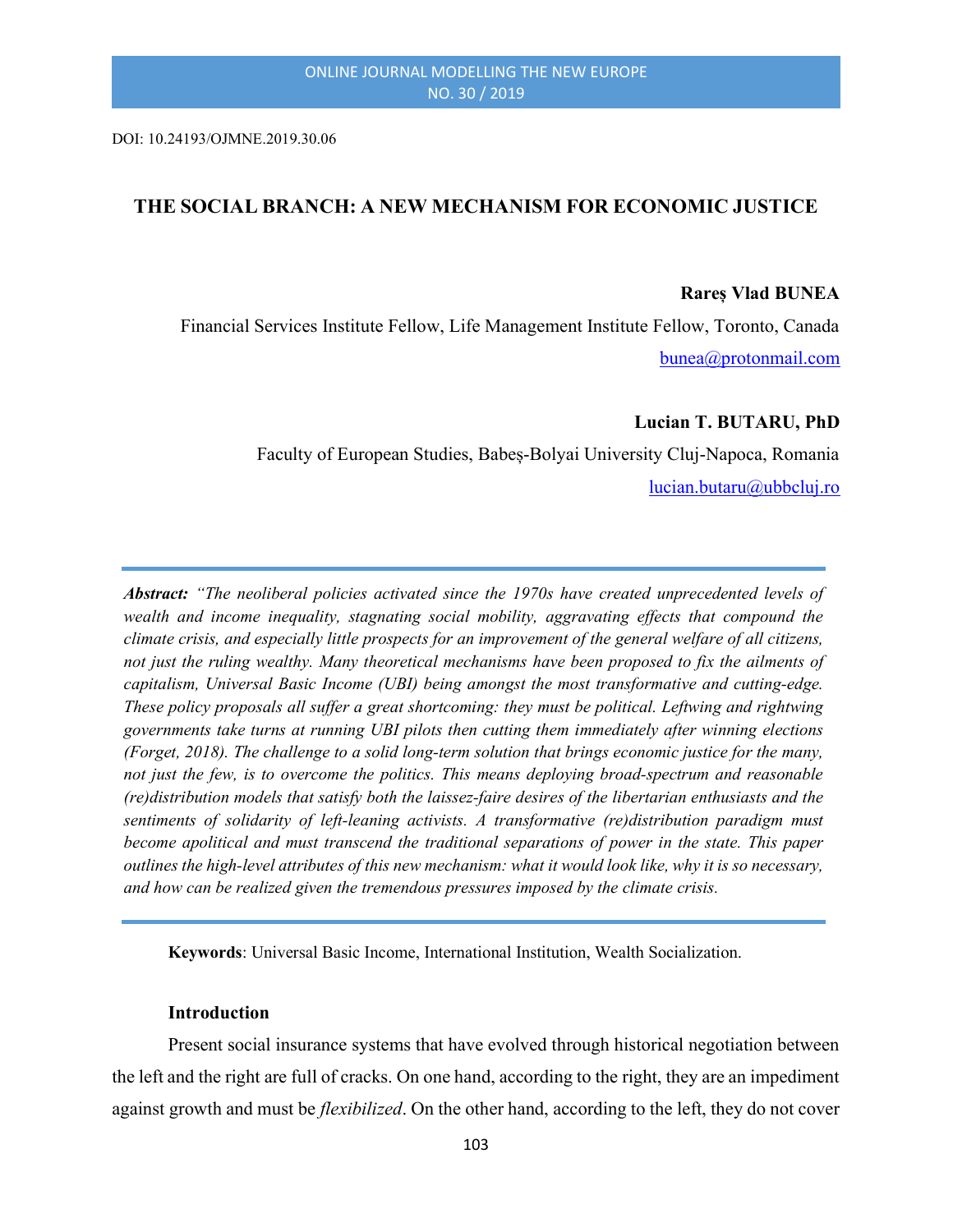## ONLINE JOURNAL MODELLING THE NEW EUROPE NO. 30 / 2019

well enough the needs of society. It may as well be possible that both sides are correct and wrong at the same time since the problems are generated by the paternalist language in which the current economic system has been conceived: based on needy social groups and on a work ethic in which equitable redistribution is focused on excluding the lazy free rider. Such a system based on citizens who need social protection cannot cover all possible scenarios so governments should arbitrarily draw lines and then employ a lot of energy, imagination and resources determining on what side of the line a person falls (Widerquist, 2013). Scandals immediately erupt: this individual has taken advantage of the system, that individual was left unjustly on the outside. Development traps also pop up for folks who do not want to lose their social benefits and for the nation's competitivity which is hurt by the global race to the bottom on social issues. These problems and inconsistencies accumulate with the alternation at power between the left, the right, and the in-betweens.

Therefore, there is a need for a radical revision of the ways we understand, conceptualize and solve the social problem. Breaking the ideological divide begins with how one navigates the semantics of (re)distribution. What is wealth? What is value? Are there built-in rules of nature that allow some to navigate on rafts and others on speedboats? From the left ideological spectrum to the right, the contention about who deserves this wealth and in what proportion to their effort has become so divisive, so pernicious, it has led to dangerous short-termism in thinking, terrible frustration of dispossessed workers, rise of racism, nationalism and extremism.

 Moreover, there is a need for visionary ideas that can plant the seeds for "utopias for realists" (Bregman 2016), "save capitalism from itself" (Collier 2018, Reich 2015, Yang 2018), find alternatives to capitalism (Hahnel & Wright, 2016), reconsider what truly matters in life (Hägglund, 2019) and finally "play for team human" (Rushkoff, 2019). We have made significant theoretical progress, while numerous grassroots movements sprung in unlikely corners to utter words of foundational change, from the Occupy Movement to the Extinction Rebellion. Perhaps there is a way to navigate the thick ideological web and travel on a plain of economic justice.

Do nations fail because of this never-ending left vs. right bickering? Acemoğlu and Robinson (2012) make a compelling case that prosperity rises on the shoulders of political institutions that must be *inclusive* and *centralized*. It is the political struggle against privilege that makes prosperity possible, not geography, not culture, not race, not disease. Inequality is a feral beast that comes at a hefty price (Stiglitz, 2012), and allows rentier capitalists to take over the status-quo narrative (Standing, 2017). To counter them, regulation is paramount, reaffirming the separation of powers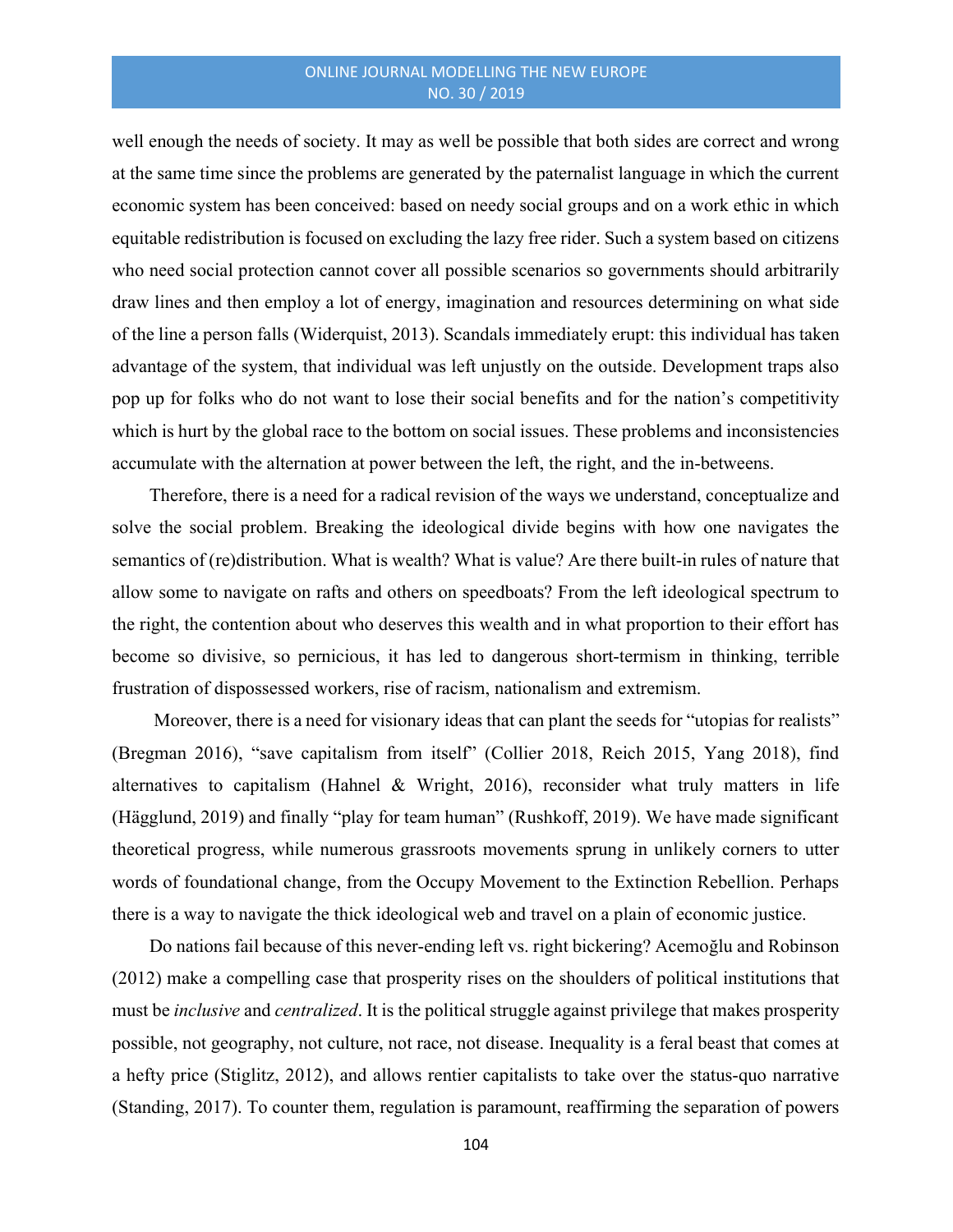is essential (Stiglitz, 2019). There is a big need for collective action, and for legitimate institutions that inspire public trust.

The world sat on a GDP of \$85 trillion in 2018 (World Bank), while in 2016 the top 10% earners took in 37% of national income in Europe, 41% in China, 46% in Russia, 47% in US-Canada, 54% in Sub-Saharan Africa, 55% in Brazil and India, 61% in the Middle East (World Inequality Report 2018). While the top earners have taken the lion's share of total growth since 1980, net public capital (public assets minus public debts) has declined sharply from 60-70% to 20-30% in Russia and China, and even became negative in the US and the UK. Personal wealth inequality has also increased. In the US the top 1% wealth share rose from 22% in 1980 to 39% in 2014. Abundant data show how wealth and income inequalities are at historical heights.

As if these problems were not enough, we face the deleterious effects of "bullshit jobs" (Graeber, 2018), automation, and artificial intelligence (Bostrom, 2014). Amazon already delivers parcels by drones, Tesla is making driverless trucks, retail at large is pushed into extinction. Bill Gates talks about taxing the robots in the context where the American economy, among others, is under way to automate away 43% of jobs (Frey & Osborne, 2017: 254). How we look at work and its value translated into products is more outdated by the day. Automation will accelerate this trend by taking over most tasks that are easily measured and financialized. Already we can see a significant decoupling between income and labor, while chance and luck produce more wealth than before (Butaru, 2017: 93-94).

Wise policies *can* make a difference if they tackle the substance of what matters. We ought to preserve employability while the wave of technological innovation continues to grow implacably, increase the minimum wage, deploy progressive taxation, create a national wealth fund (Atkinson, 2015). Even ideas that may look eccentric at first glace, such as radical markets<sup>3</sup> (Weyl & Posner, 2018) have the potential to become mainstream.

<sup>&</sup>lt;sup>3</sup> Take for example Weyl & Posner's idea for quadratic voting (QV). QV "would allow people to express the relative strength of their preferences in the democratic process. No longer would 51 people who support a proposal, but barely care about the issue, outvote 49 incredibly passionate opponents, predictably making society worse in the process. Instead everyone would be given 'voice credits' which they could spread across elections as they chose. QV follows a square root rule: 1 voice credit gets you 1 vote, 4 voice credits gets you 2 votes, 9 voice credits gives you 3 votes, and so on. It's not immediately apparent, but this method is on average the ideal way of allowing people to more and more impose their desires on the rest of society, but at an ever-escalating cost. To economists it's an idea that's obvious, though only in retrospect, and is already being taken up by business. Weyl points to studies showing that people are more likely to vote strongly not only about issues they care more about, but issues they know more about. He expects that allowing people to specialise and indicate when they know what they're talking about will create a democracy that does more to aggregate careful judgement, rather than just passionate ignorance." From: https://80000hours.org/podcast/episodes/glen-weyl-radically-reforming-capitalism-and-democracy.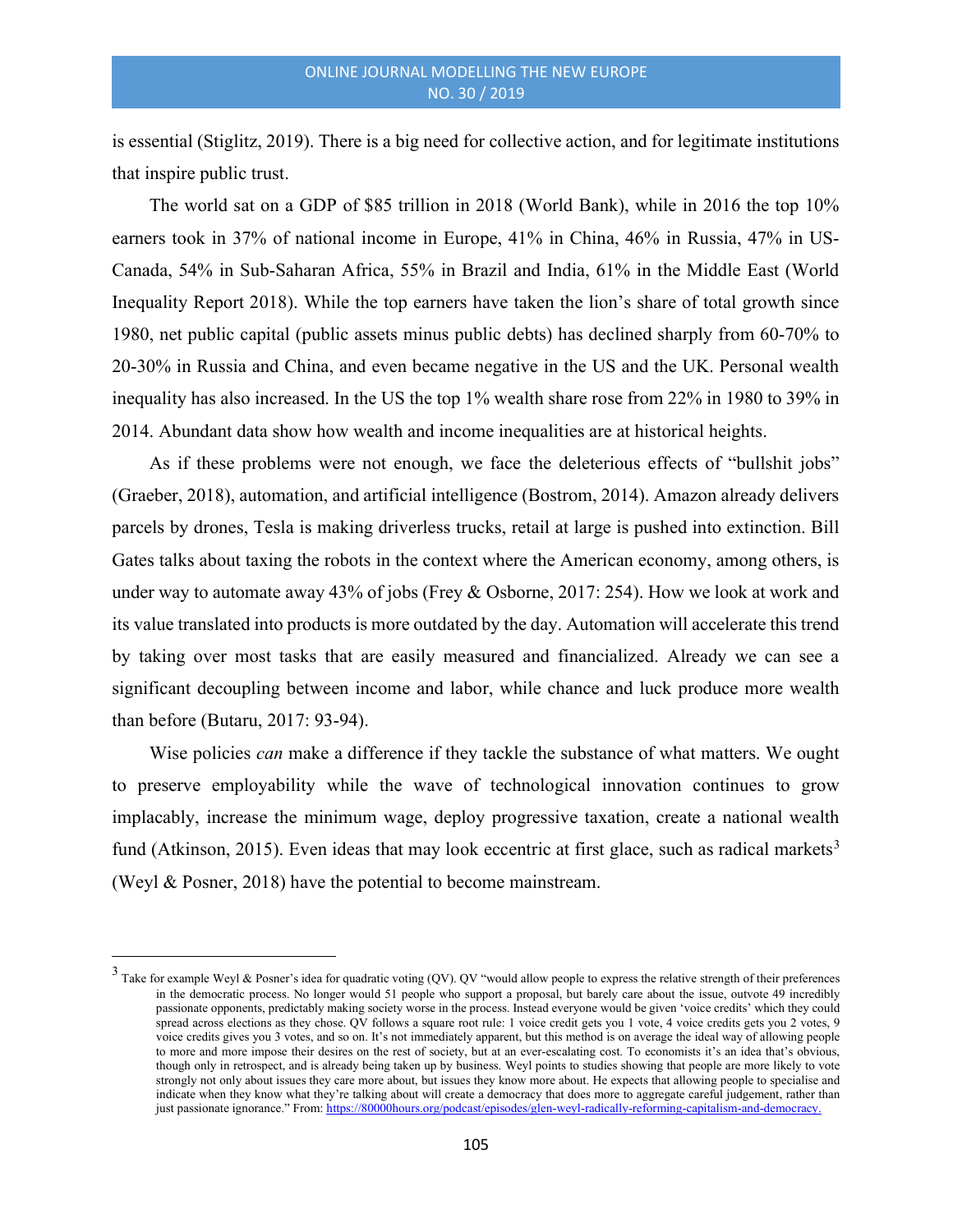While a detailed discussion over the semantics of (re)distribution is essential, we skip it here and fast-forward to the key points of this proposal: it is essential to redefine value; redefine economic indices; libertarianize the redistribution of wealth; depoliticize the bulk of fiscal policies; accelerate the transition of growth-based economies into Green New Deal-like systems. This transformation requires institutional change which can be facilitated by the *social branch*.

# What Is the Social Branch?

The social branch is an institution whose mission will be the administration of the (re)distribution of socialized national and international wealth. Its foundation will be a Universal Basic Income (UBI). The social branch is a trans-political institution, short of becoming the fourth power in the government. Its staff and administrators, while being elected or appointed through deliberation and consensus, will have no political affiliation. The social branch will not issue fiscal policy<sup>4</sup> and will administer by charter amendable through public forums. Some executive fiscal policies will be converted into algorithmic rules. The social branch will make direct cash payments through an operational arm, the National Account of Wealth (NAW), and will operate under the assumption that no means testing is required to participate in foundational wealth distribution. The aim of the social branch is to shift fiscal power from the executive and legislative and transform it into a catalog of algorithmic rules of (re)distribution based on dynamic input from real-life economic data<sup>5</sup>. The catalogue will be updated regularly by popular ballots and forums, while the executive and legislative will not have veto-power. In this sense, the social branch may be a broadening of the separation of powers and will not fall at the mercy of electoral cycles.

While the foundation of the social branch is an UBI, its body will be comprised of *social* shares. The new mechanism saves the concepts of private property, entrepreneurship, capitalbased market economy, and recognizes the need to rebalance nature with material output, effort with reward, labor income with capital income. The social shares are capital-like participation shares in all private ventures that operate in the nation. Unlike regular stock, the social shares will

<sup>&</sup>lt;sup>4</sup> Worth mentioning the Commitment to Equity Handbook - Estimating the Impact of Fiscal Policy on Inequality and Poverty edited by Nora Lusting (2018) of CEQ Institute, Tulane University. The main message is that one must look at both the tax and spending sides simultaneously. Taxes can be regressive, but when combined with transfers make the system more equalizing, while redistribution is quite heterogeneous and fiscal systems are not always poverty reducing.

<sup>5</sup> A report from the Complex Systems Institute justifies wealth redistribution with mathematics. https://necsi.edu/preliminary-steps-toward-auniversal-economic-dynamics-for-monetary-and-fiscal-policy.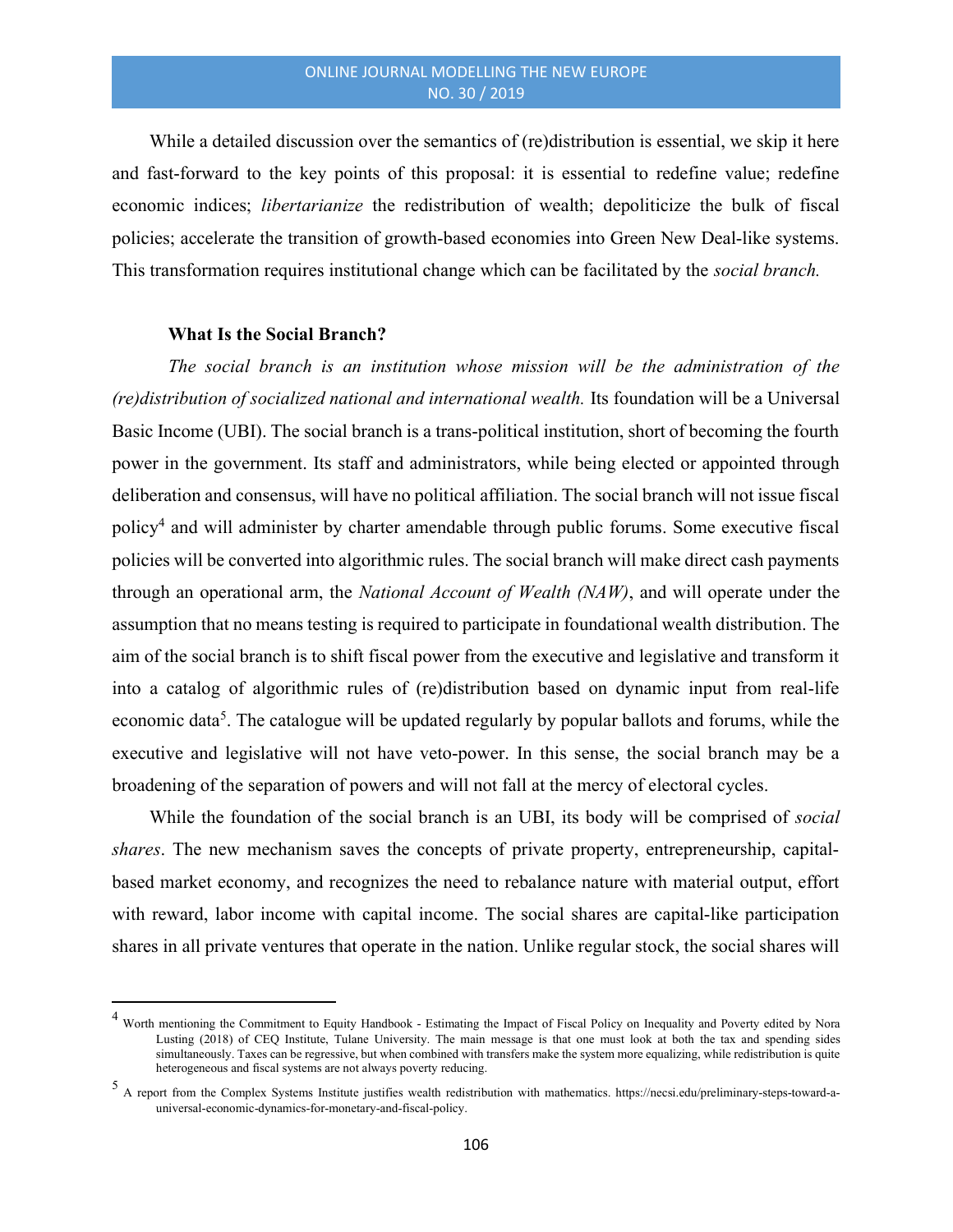have a non-voting, mandatory distributary function that will mimic the global capital taxation proposed by Piketty (2013). Social shares will be owned by the citizenry through the mediation of the social branch.

The institution can be scaled to a supranational level under the umbrella of ECOSOC (United Nations Economic and Social Council). A primary source of financing can be the value added tax (VAT) collected at national level. The secondary source can be a portion of social shares issued by multinational corporations that generate global economies of scale. Several advantages immediately ensue.

First, this method of reframing sovereignty seems to be the easiest that can be integrated with the current political arena. The European technocratic experiment shows that political roadblocks that appeared during attempts to redefine the exercises of sovereignty can be overcome more easily at supranational level. While at national level, political games and talks about redefining sovereignty fall under the heavy hammer of tradition and status quo vocabulary, especially when the subject is the transfer of a significant portion of fiscal policy outside the national boundaries.

Second, expanding the mechanism to a supranational level would address a problem of equity. Through an international redistribution (UBI-style) of a chunk of national VAT, the mechanism would impose a non-negligible sanction over those who, for various reasons, consume most of the global production and subsequently deliver the highest carbon footprint.

Third, maneuvering carefully the rate of VAT collected and through commensurate currency policy, this global social branch could serve as an instrument of economic macrostability in partnership with institutions like IMF and World Bank. This global redistribution mechanism would subsidize the global production while enhancing economic justice and safeguarding the competitive market space.

Many authors have proposed valid calculations for UBI funding (Smith-Carrier, Green, Forget, Standing, etc.). We hold these facts to be self-evident, that there is enough money to fund UBI projects in all advanced nations. However, this is not enough, yet it lays at the foundation of the social branch. The swaths of capital laying both in economies of scale (see Amazon, Big Tech, etc.) and in the underground fiscal paradises (see Panama Papers) can be tapped into carefully with pragmatic solutions (Collier, 2018) which will allow all citizens to participate in this enormous wealth of nations.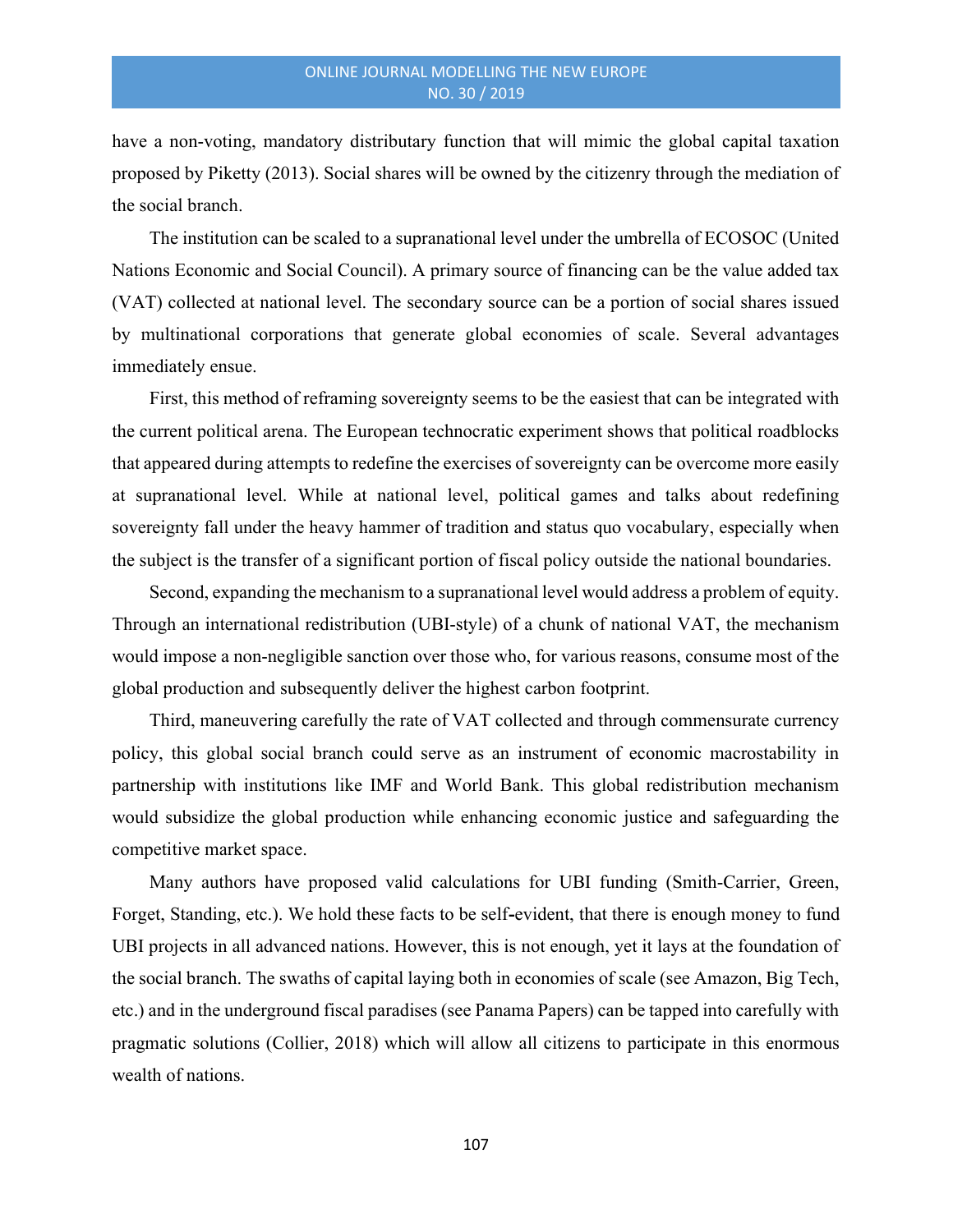Income taxation will be reformed to create separate streams of funding that will feed partially into the standard national revenue agencies, and partially into the NAW, more so into the latter<sup>6</sup>. At the same time the burden of social spending will be drastically lifted from the shoulders of the government, hence the libertarian framing. Certain social protection programs that require demographic customization and means testing will remain outside the purview of the social branch.

Fine-tuning the social branch, following a simple philosophy of *collect-and-pay*, can allow the mechanism to radiate transformational change into society at large. Capital creation, market forces, labor rights, effort-to-pay ratios, monopolies, unfair extraction of values from the commons, the destruction of the environment by private capital interest, will find their way into the algorithms behind the amounts NAW will collect and then pay monthly to all citizens.

#### Why the Social Branch?

Any serious attempt at proposing foundational new economic mechanisms must build its legitimacy on strong, universally accepted moral precepts. Such as free market liberalism is grounded on the principle to each according to their effort, which has been hijacked by neoliberalism and morphed into to each according to their gluttonous audacity. While social democracy, where often Marx is present in "homeopathic quantities" (Bunea, 2019), is grounded on the principle to each according to their needs, which has morphed into to each according to minimizing the total general dissatisfaction. Half-baked policies on the left have pushed the population into corners of apathy when it comes to social democracy, leaving the job of revival to populist grassroots movements who now have the difficult task to take on the establishment on the battlefield of moral principles. The grand battle of our times is moral.

Formulating the UBI question in moral terms allows us to deliver the necessary consensus for creating such an institution since this consensus is not beyond ideological divisions, but beside (Butaru, 2015). Consensus can be found in the meditations on fixing the shortcomings of industrial civilization, formulated by Thomas Paine, Joseph Charlier, Allen Davenport etc. (Cunliffe & Erreygers, 2004). This consensus, from the times when the old left had not divided yet into liberals

 $^6$  Personal income tax can be separated into two streams, both progressive. One stream would flow into government coffers, the other stream (steeper) into the social branch. This does not mean, however, a higher tax burden for lower and medium-income people.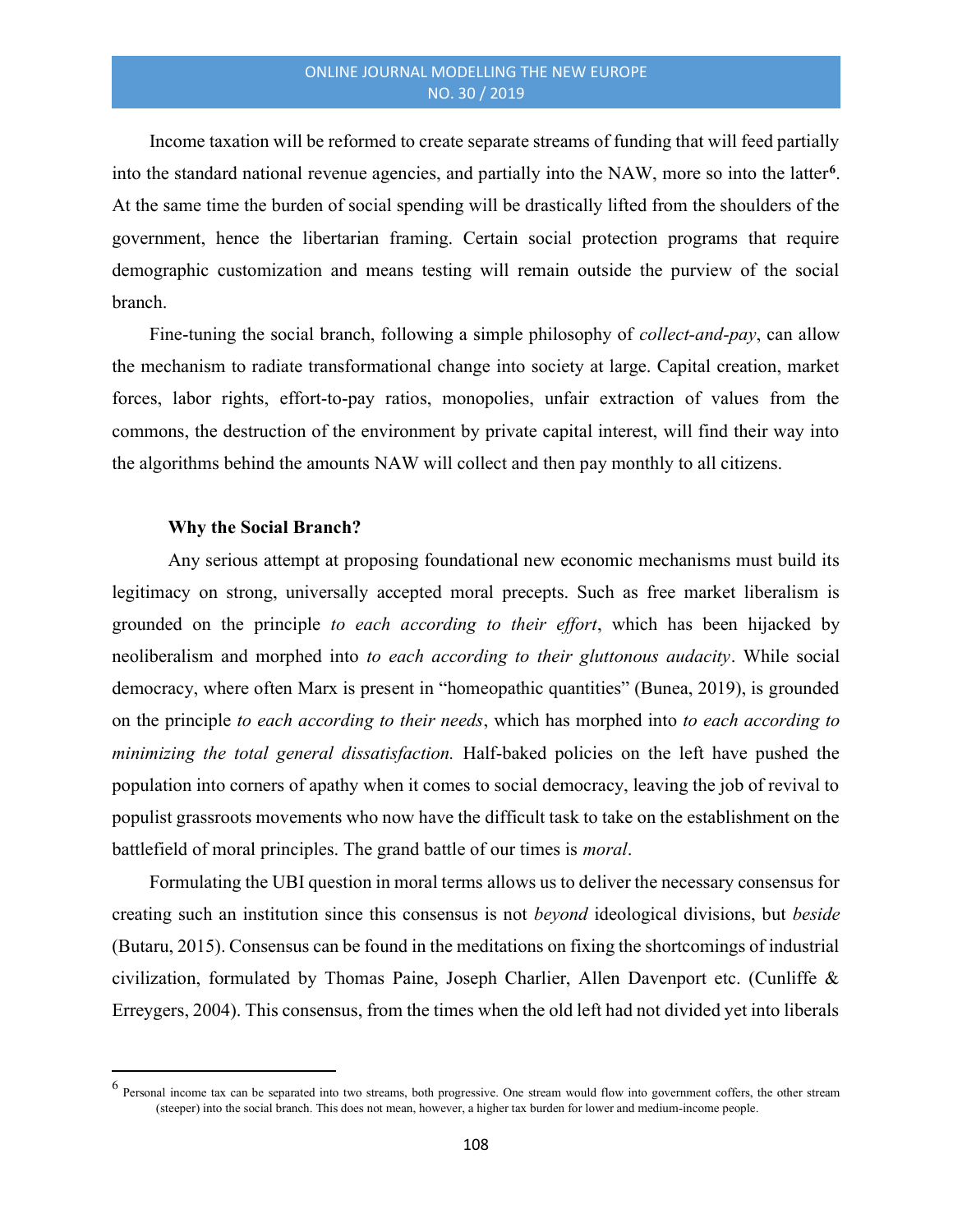and socialists, can be rebuilt easily in the present, since on moral territory "real-libertarians can side with the old critics of alienation" (Van Parijs, 1998: 34). By reducing both poverty and excessive affluence (Frankfurt, 2015) we can reduce inequality, as a side effect. By taking a pragmatic position (Collier, 2018) we can replace state paternalism with *social maternalism*, where the state would not empower itself excessively but remains active in both the economic and social spheres.

Moral philosophers and legal scholars have debated for centuries the source of human rights. More recently, even President Franklin D. Roosevelt proposed a second bill of economic rights in 1944 because the historical bill of rights, comprised of the first ten amendments to the United States Constitution, had "proved inadequate to assure us equality in the pursuit of happiness". Indeed, the moral landscape of human experience can have a bottom line, whether it is the pursuit of happiness, or the pursuit of wellbeing, or the pursuit of prosperity. Regardless of how they are encoded into human rights charters, all these pursuits are inextricably anchored in what nature can offer: the lands, the waters, the air, the resources. This is the defining nucleus of human existence on Earth, the starting point on which any battle over guiding moral principles takes place. IPCC reports and many other studies flood the polarized media with harsher and harsher estimations about the future of the climate. We have until 2030 to turn things around. We are past climate change. We are in climate crisis.

So, how can we tame the impetus of economic growth that causes this inertia of mass waste? How can we break the mindset at the core of neoliberal capitalism, that markets will correct the relation of humans with nature? And how can we bring the left, (under whatever label now operates) down to Earth, so people can leapfrog over ideologies and bad memories of communiststyle regimes?

We must talk about *new economic rights*, in the spirit of Roosevelt, while carefully incorporating talking points from the right and the left. We can talk about market economy, capitaldriven enterprise, Green New Deal, and socializing wealth. The climate crisis demands this new expanded and inclusive narrative. We can gently force the hand of the right and the left to think in a cooperative fashion if we move the stakes to the lowest possible common denominator. Which is, clearly: keeping homo sapiens alive on Earth, and raising the standard of living for all, not just the few.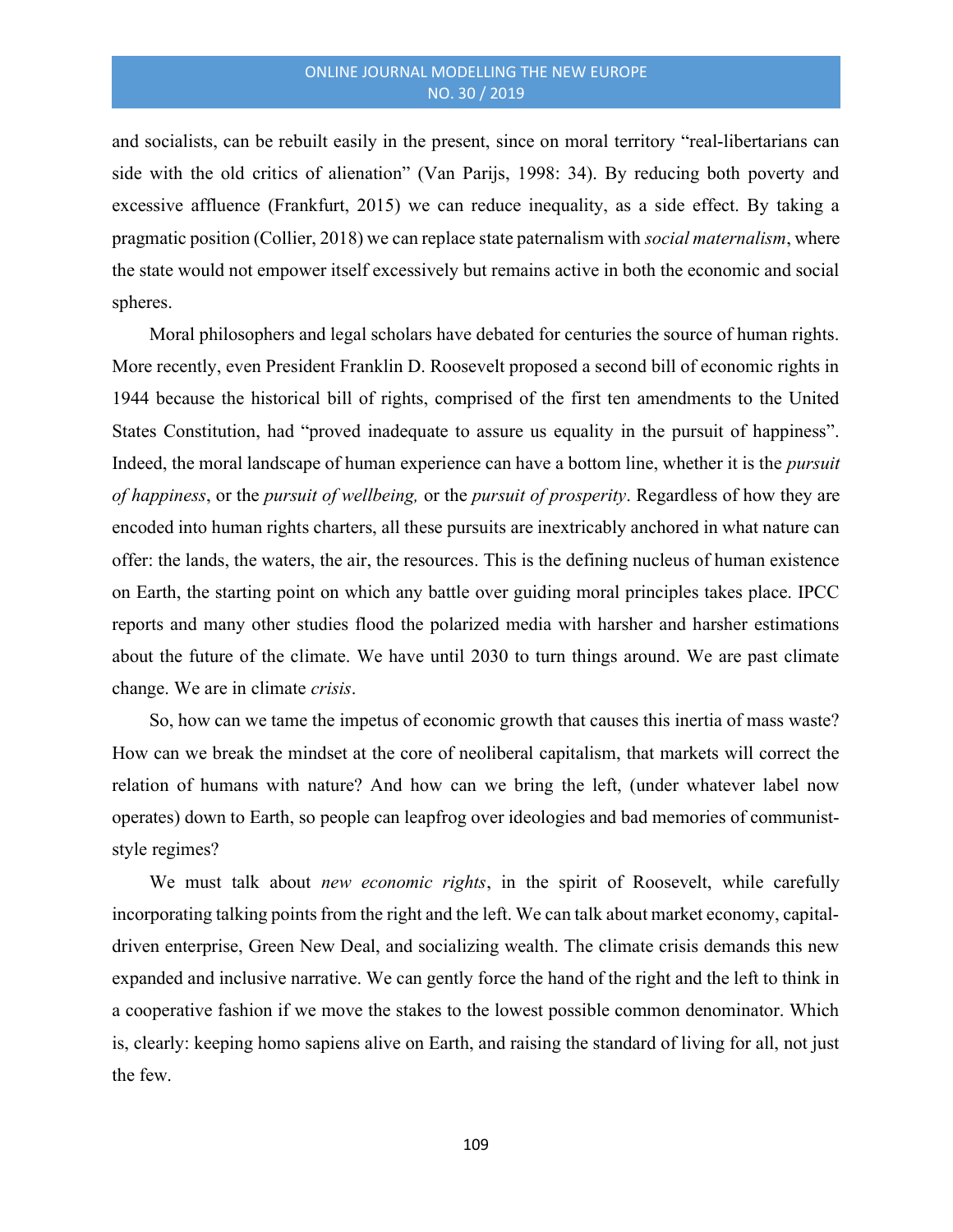Then, we need to deal with politics. Democracies have created these convoluted systems of balance of power, that for good reasons are in deadlock when it comes to breaking with the orthodoxy. Simple, effective, data-driven mechanisms that have the propensity to bring about more economic justice, while pleading the case of the entire political spectrum, have more chances of earning political support and inspire the electorate.

## How to Create the Social Branch?

If we are to borrow a term from philosopher David Chalmers, this is the *hard problem*. The point of emergence where the economy has a qualia-like moment: it aggregates instances of subjective, conscious experience and attempts to formulate from within a new transformative meta-identity, one that acknowledges itself from outside. Imagine the aerial photographs of Johnny Miller (TEDex Talks, 2017). Seen from the sky, slums are separated by affluent neighborhoods with distinct, hard barriers. Inequality is stark, brutal, visceral. The self-conscious economy ought to think I know what I can become.

The social branch might as well begin with a proclamation by the national government, in the name of its people, after its charter has been vetted through a referendum. The National Account of Wealth will be set up to operate deposits and disbursements immediately. The revenue agencies will transfer their jurisdiction of collecting the agreed upon portion of income taxation to the NAW. Capital taxation, in all its complexity, will also begin partial transfers into the NAW. VAT collection will also be transferred to the NAW by the same ratios agreed in the charter. In its first payment cycle, the social branch should be able to handle monthly equal payments to all citizens to start off the new mechanism at a level of an UBI deemed feasible by many writers and researchers: \$1000 in the US (Yang, 2018), \$1415 in Canada (Forget, 2018), 2555 francs in Switzerland, 192  $\pounds$  in the UK (Standing, 2017).

At the same time ECOSOC can establish its own social branch with an *international account* of wealth (IAW) that will handle similar disbursements to all its members with the caveat that the IAW will have a different charter and different algorithms that will focus more on capital capture, and consumption taxation (VAT) than income taxation<sup>7</sup>. Wealth taxation will have a two-tier

 $^7$  Kuypers, Figari, Verbist (2018) showed that if wealth is considered together with income in ranking redistribution, European countries are less redistributive than if considered by the income alone. To which we add that if wealth is progressively *socialized* through social shares, a much equitable redistribution can be attained.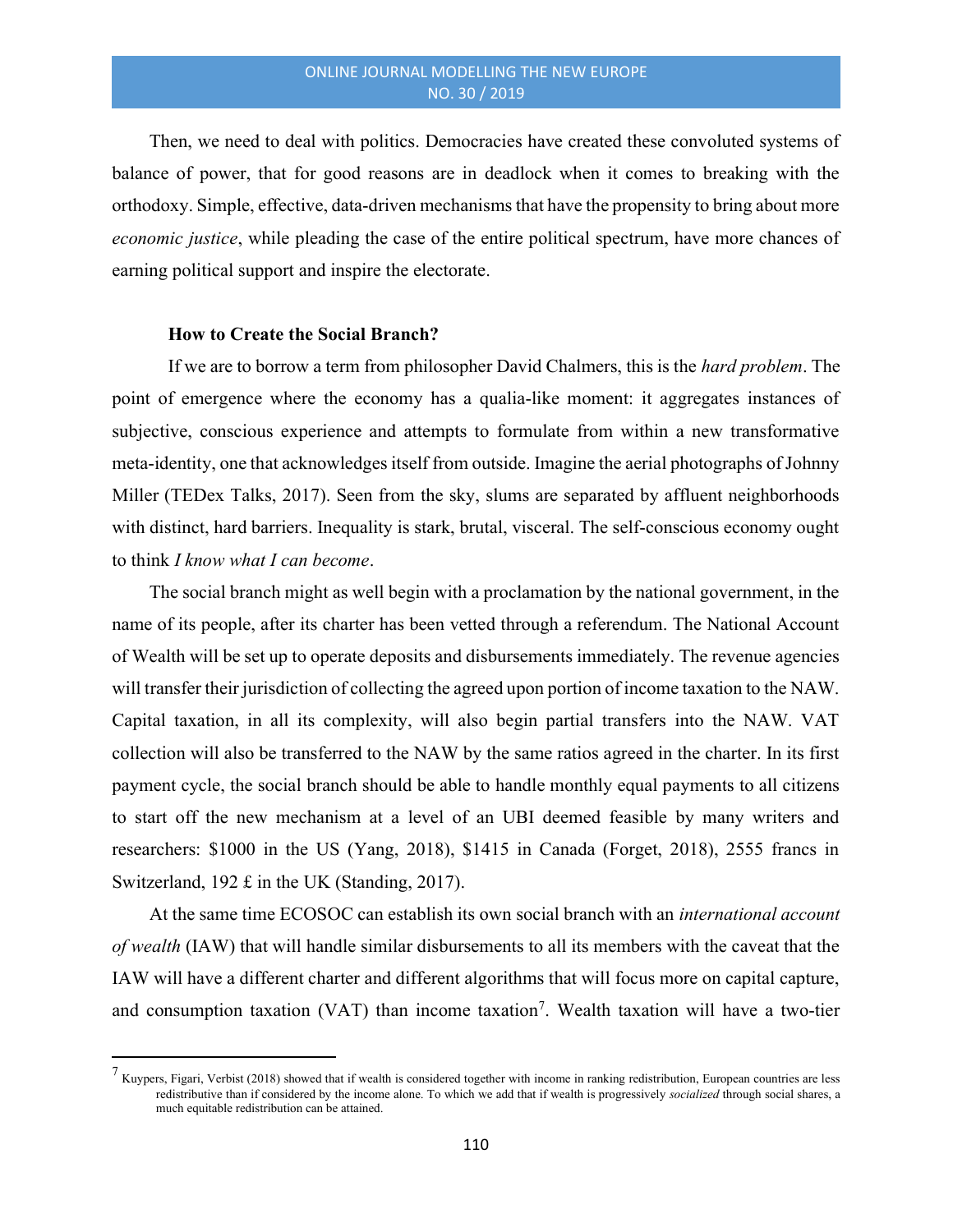dynamic distribution: an inverse proportion will be transferred into the NAW and a direct proportion into the IAW, by an aggregated formula that would need to consider at least national GINI coefficients, and other inequality metrics. The scope of the fine balance between the NAW and the IAW is to address both national inequalities and inequalities between countries.

Next come the *social shares*. Foreseeably, the capital owning lobby will push back the hardest here. The main challenge is to navigate the moral narrative of what the social shares actually represent. They are, not more not less, not communist-style nationalization by the state, but a socialization of wealth that separates executive decision-making from capital creation. All citizens will become owners of the fruits of capital through the mediation of the social branch, but not all citizens will become corporation executives.

All corporations, whether publicly owned or private, will issue mandatory social shares according to the regulations of the social branch charter. The social shares will be instituted in a distinct share class and will have universal rights. The structure and attributes of the social shares are in themselves a grand subject that deserves separate attention. For the purpose of this paper, the social shares must at a minimum preserve these rights: (1) The right of capital owners to determine the course of the enterprise and dispose of investment capital for the purpose of sustainable growth. (2) The right to generate and appropriate profit. (3) The right to establish various forms of property. And the following obligations: (1) Maintain an acceptable ratio of executive-to-worker income. (2) Pay mandatory dividends to the NAW and IAW according to the charter. (3) Make regular disbursements to citizens irrespective of political cycles, from capital that must be allocated from net profits.

Social shares can have a punitive function. In this sense, the social branch will be a disposal of fiscal policy albeit by prescriptive charter instead of government or legislative initiatives. In this sense, the social branch is not the government, it is a citizens-sanctioned administrator. Punitive functions may include: (1) Aberration of pay disparities between executives and workers can be captured by forcing the company to issue progressive number of social shares for each additional increment in executive pay, whether it's salary or pay in stock or other assets. (2) Tax evasion, whether legal or illegal, whether aided by fiscal paradises or financial engineering can be converted into social shares. This requires collaboration with the traditional branches of government to close tax loopholes. Capital flight will become much harder under the new mechanism, since all nations will eventually implement a social branch, being highly incentivized to do so, since the IAW will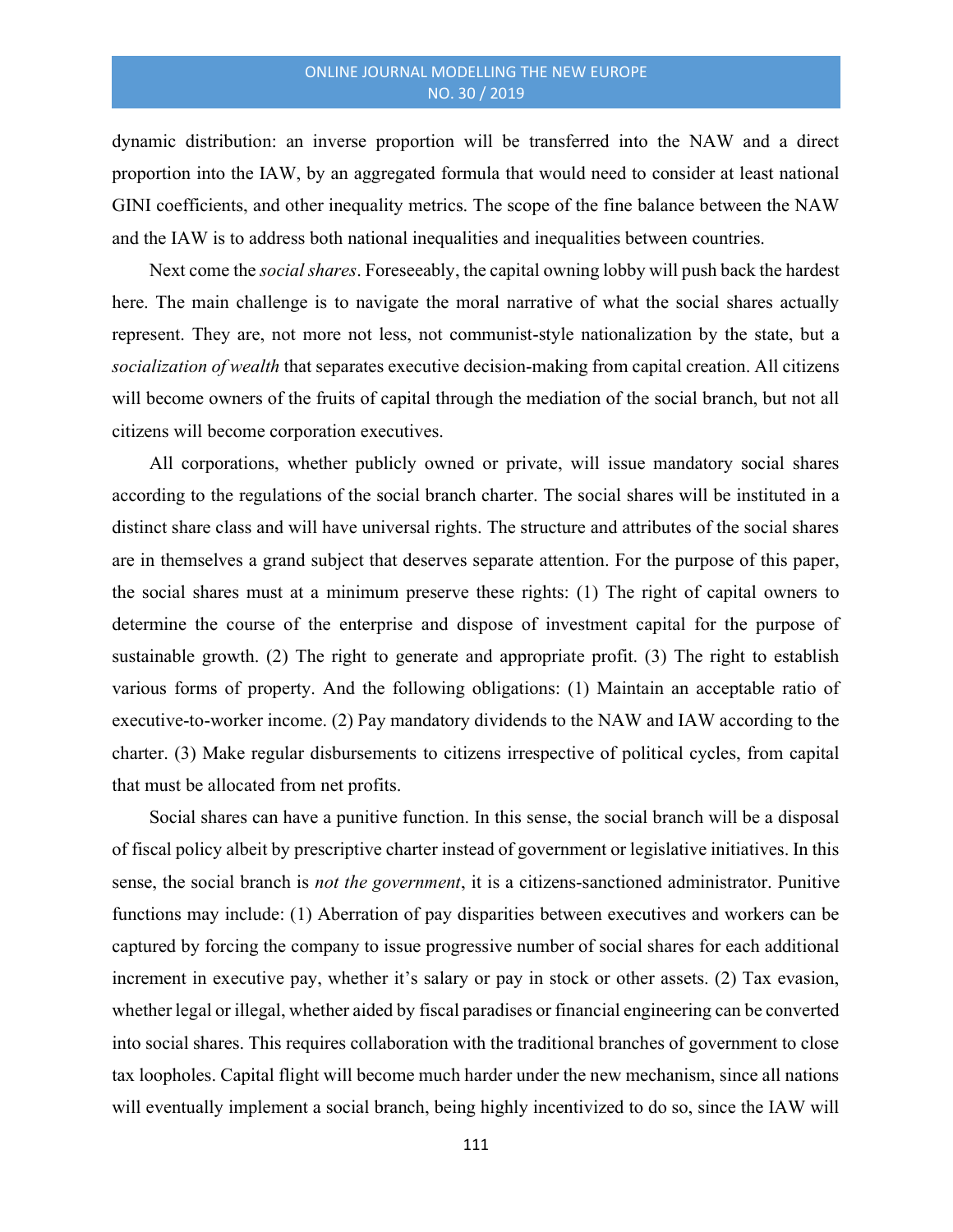# ONLINE JOURNAL MODELLING THE NEW EUROPE NO. 30 / 2019

serve as unconditional economic aid especially for developing countries. (3) Corporations will not have much incentives to run away from obligations to the social branch, since the charter can mandate that any indirect presence of said corporation (e.g. convoluted ownership structure, plethora of brands and names etc.) in a national territory makes the corporation subject to the social branch charter. Moreover, their economic activity will be captured by VAT, that will stamp the presence of the capital behind the respective goods and services. (4) Economic activity that damages the environment must be punished. If the fossil fuel industry was forced to issue social shares commensurate to the subsidies they received (which must be terminated immediately) their destructive activity will be curtailed, however they will retain capital which can be used for innovation into renewable energy. The new mechanism is designed to modify behavior and must be presented and perceived as such. Capital is not stolen from the capitalist; it remains with the capital owner.

Social shares will also need to maintain the following attributes, later to be fine-tuned: (1) They cannot be bought or sold. Can only be created by capital-driven corporations and be registered with the social branch. They can be dissolved by the social branch at the request of the corporation in harmony with bankruptcy provisions. (2) Their number must maintain a stable proportion with the rest of shares issued by the corporation. (3) Will be subject to the social branch charter and its prescribed formulas that can be revised by the social branch staff and approved by popular consultation. The UN-administered social branch will have a similar process of adjustment with approval through consultation between nations.

The institutions and instruments thusly created can be used immediately as means to combat overproduction crises or surgically soften the temporary regional disequilibria that can affect global macrostability. Under the guidance of institutions whose mandate is to tackle stability (IMF) and global development (World Bank), funding can increase through intergovernmental issue of fiat currency.<sup>8</sup> This translates into temporary increasing the UBI in affected regions. In this fashion,

<sup>&</sup>lt;sup>8</sup> Inflation concerns? Somewhat justified but offset by the collection of VAT and simultaneous increases in disbursements to maintain the purchasing power. The algorithm should and must include inflation rates. At the same time, in the background, the presence of crypto currencies also lingers. While at present they are not a major concern for public policy, the cryptos can indeed be leveraged to increase the basket of currencies at the disposal of the new mechanism. Disbursements can include national currency and borderless digital currencies. It may seem a paradox that the social branch leads to the loosening of the status quo, but that is precisely the vision at its core: to relax state power and to empower the citizens much more through the socialization of wealth. Also, the upside of block chain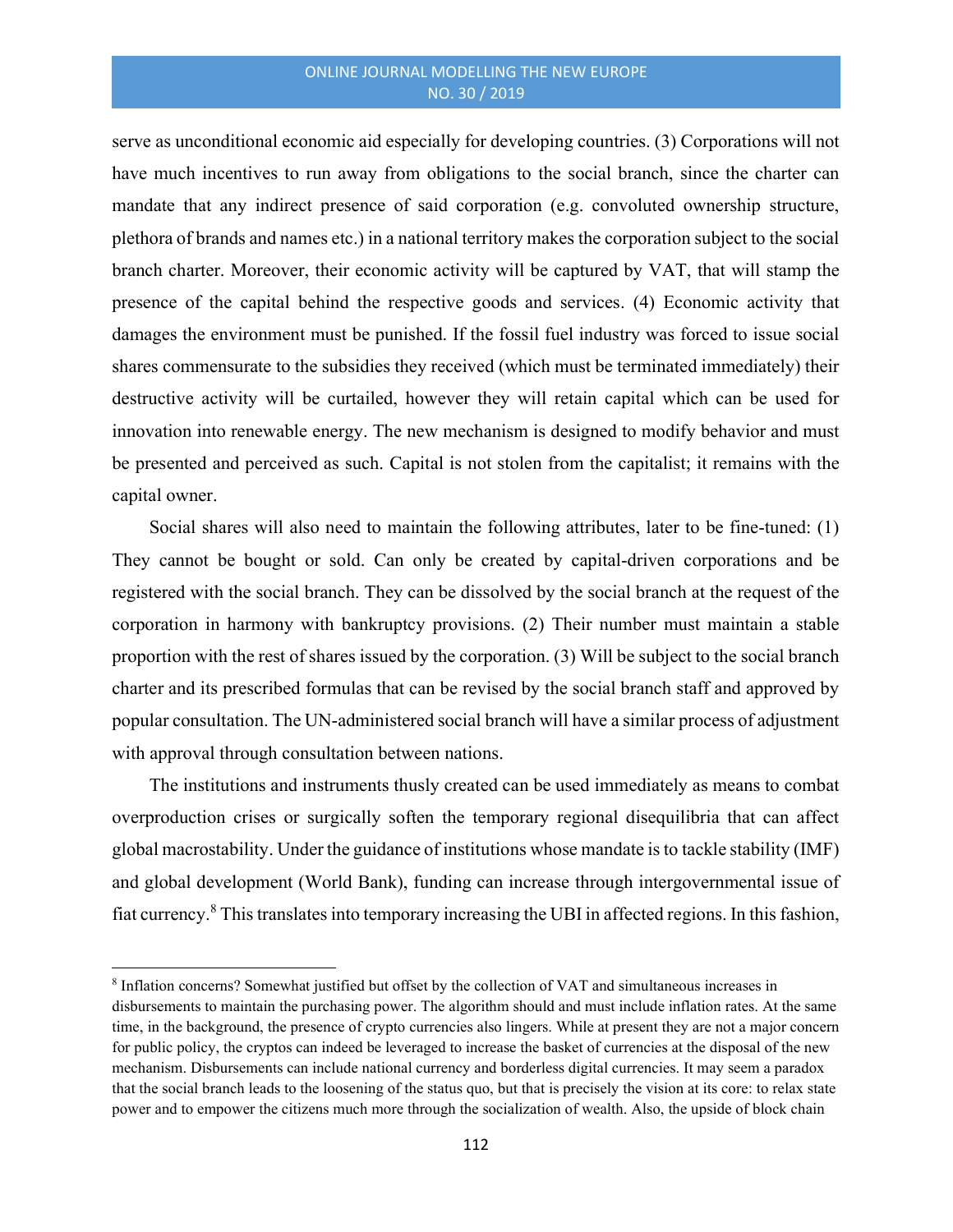global economy will be subsidized and stimulated as needed in a transparent and competitive way without affecting deals made from negotiations made within the World Trade Organization. The creative character of crises is salvaged, if such "creative destruction" actually existed (Schumpeter, 1975: 82-85).

## **Conclusion**

The idea of wealth and income redistribution has wide popular support, when the right questions are asked. Standing like a dormant volcano that has accumulated material under pressure and only needs for the crust to break, the voices of the people only wait for the proper channel and narrative to be heard. In a series or surveys, scientists Michael Norton and Dan Ariely (2011) have showed that the US population, regardless of political orientation, held an ideal of wealth and income inequality at a much lower levels than the reality, while at the same time their estimate of the levels of these inequalities lay somewhat between reality and ideal. Respondents across gender, education levels, political orientation, estimated that the top 20% richest citizens owed between 50%-60% and stated the ideal ought to be between 30%-40%, while in reality the top 20% owed 85% of the private wealth. Similarly, when it came to CEO-to-worker income ratio, respondents from 40 countries estimated a ratio of 6-41:1, an ideal ratio of 4-6:1, while the reality is 40-351:1 (the high outlier is the United States). People across the globe do not say they want perfect equality, but they do wish inequalities were much lower.

On data like this, we can build a strong consensus for designing a new mechanism for economic justice. Realistic, non-ideologic, pragmatic proposals such as the one presented in this paper are long due.

UBI is not an instrument that would solve the problem of inequality, but it is good enough to fix a good chunk of the problems caused by inequality. If the amount of UBI ensures decent living, UBI would make inequality less relevant because the blackmail power over workers would

technologies must be taken into consideration, since the algorithms behind the social branch will use, heavily, data systems based on socially-focused artificial intelligence, unlike A.I. that is deployed to harvest personal data and enhance surveillance capitalism driven by advertising, manufacturing consent, behavior modification, electoral fraud, all which essentially undermine democracy at its roots. This is a huge topic which may be expanded in later papers. For more see: The Age of Surveillance Capitalism: The Fight for a Human Future at the New Frontier of Power (2018) by Shoshana Zuboff.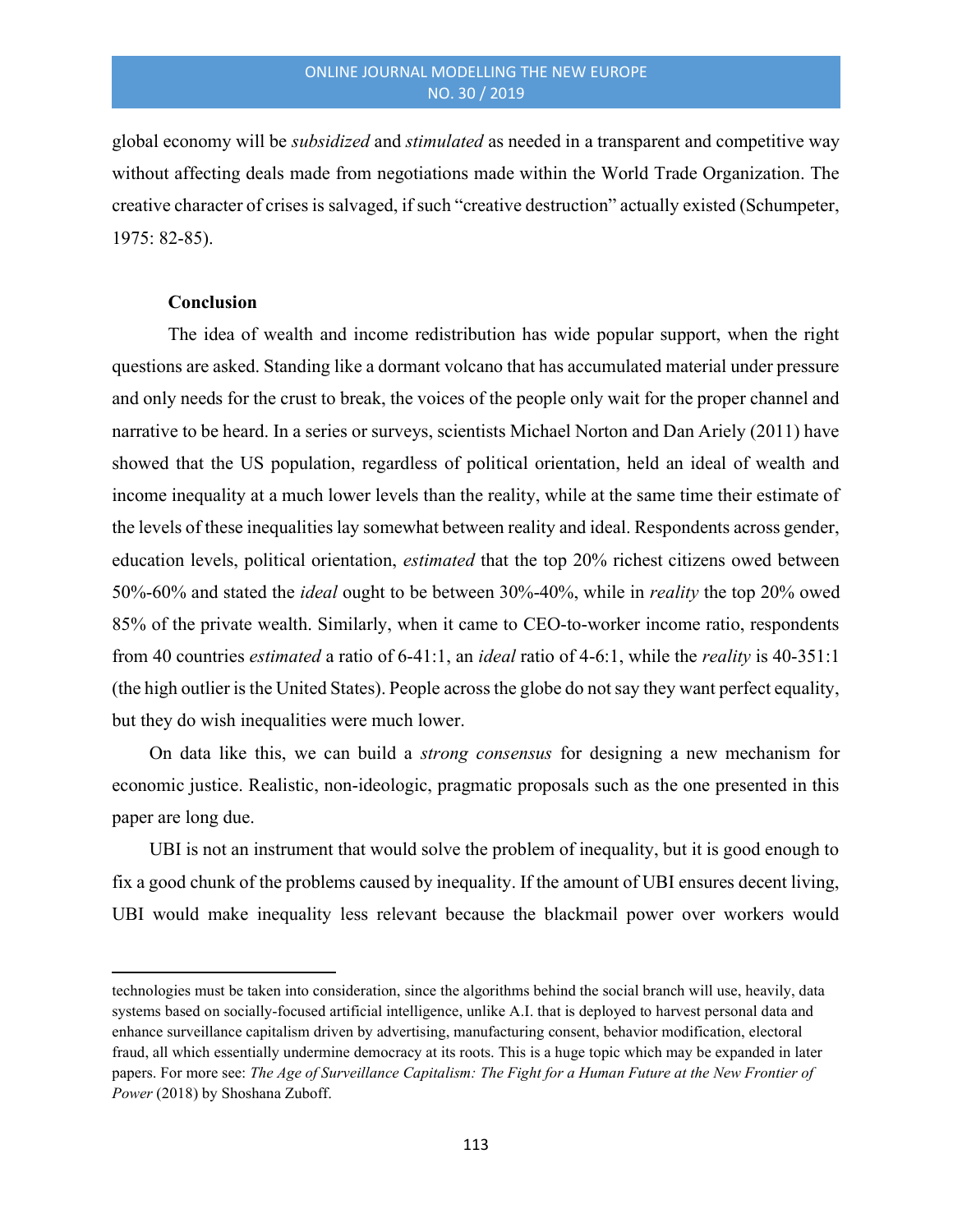disappear. This is the power given by inequality. Workers would not live with the threat of being discarded at the mercy of the market. Moreover, when we disconnect the UBI redistribution mechanism from the short-term political games, we get the guarantee of a status quo that offsets the damaging effects of inequality. Politics and policy tend to deliver solutions with a deep sense of subjective arbitrariness to which voters rarely subscribe wholeheartedly.

We could say that the leftovers of feudalism would be largely exorcized from capitalism. Remaining inequality would be more an inequality of consumption, making it more tolerable and widely more *popular*. We would be left also with a diversity of strategies and development processes (where to invest first, how to manage access to natural resources etc.) that can be easier to handle than letting politics alone to deal with these questions. The resulting system may become one quite familiar and much closer to human nature, notwithstanding radical changes in work ethic and incentives.

The sweetest part of the new deal is that we would satisfy the right-leaning enthusiasts because they will enjoy more peace of mind and predictability that no authoritarian regime could match. We would also give satisfaction to the left-leaning *solidaritarians* because they will see many of their visions come to life without the power that some leaders dream about. For all other spectra of visions, from global policy to education and health, we can still enjoy our traditional electoral games.

UBI won't solve the problems caused by automation or economic crises but it will make the transition smoother and will help with softening the adverse effects.

We propose nothing less than a nation-wide and global socialization of wealth. Immediately this flies right in the face of venture capitalists and the like, who continue to ride the wave of neoliberalism with impunity. When trillions of dollars are stashed in fiscal paradises and fake foundations, when democracy is up for sale, when the entire narrative of fair markets has been hijacked by the self-anointed enlightened elites, when masses rise in protest on the verge of climate catastrophe, we believe humanity deserves a new mechanism for economic justice.

### References

- 1. ACEMOGLU, Daron and ROBINSON, James A. (2012) Why Nations Fail: The Origins of Power, Prosperity, and Poverty. Crown Business.
- 2. ATKINSON, Anthony B. (2015) Inequality: What Can Be Done? Harvard University Press.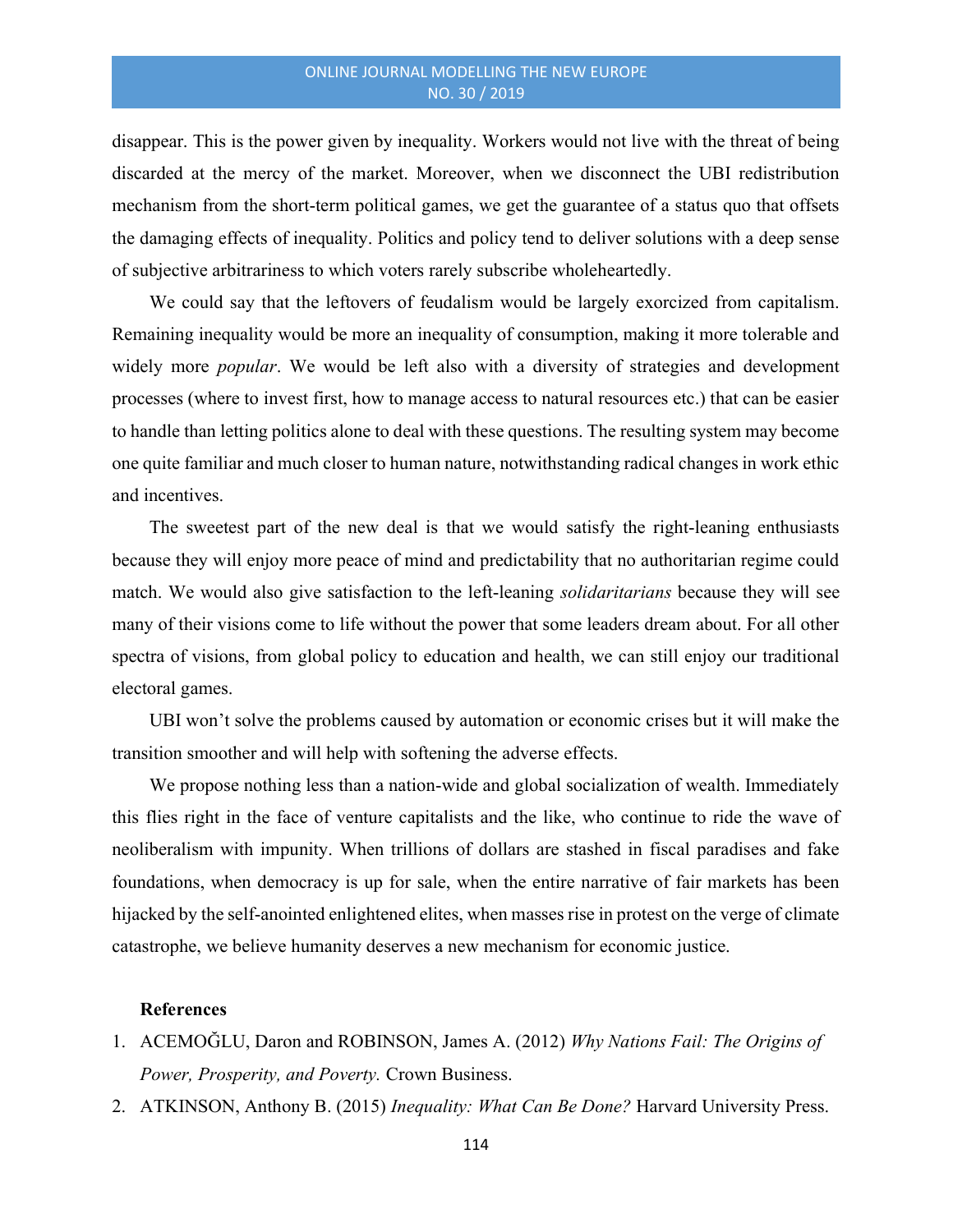- 3. BREGMAN, Rutger (2016) Utopia for Realists: The Case for a Universal Basic Income, Open Borders, and a 15-hour Workweek. Little, Brown and Company.
- 4. BUTARU, Lucian T. (2015) "Beyond or Besides Neoliberalism? The Political Economy of Universal Basic Income". Studia Universitatis Babeș-Bolyai. Studia Europaea, LX, 1.
- 5. BUTARU, Lucian T. (2017) "Towards a Universal Basic Income. An Evolutionary Approach". Studia Universitatis Babeș-Bolyai. Studia Europaea, LXII, 3, 2017.
- 6. COLLIER, Paul (2018) The Future of Capitalism. Facing the New Anxieties. Harper.
- 7. CUNLIFFE, John and ERREYGERS, Guido (eds.) (2004). The Origins of Universal Grants: An Anthology of Historical Writings on Basic Capital and Basic Income, Palgrave Macmillan.
- 8. FORGET, Evelyn L. (2018) Basic Income for Canadians: The Key to a Healthier, Happier, More Secure Life for All. Lorimer.
- 9. FRANKFURT, Harry (2015) On Inequality. Princeton University Press.
- 10. FREY, Benedikt and OSBORNE, Michael A. (2017) Technological Forecasting and Social Change. vol. 114, North-Holland.
- 11. GRAEBER, David (2018) Bullshit Jobs: A Theory. Simon & Schuster.
- 12. HÄGGLUND, Martin (2019) This Life: Secular Faith and Spiritual Freedom. Pantheon.
- 13. HAHNEL, Robin and WRIGHT, Erik Olin (2016) Alternatives to Capitalism. Proposals for a Democratic Economy. Verso.
- 14. KUYPERS, Sarah; FIGARI, Francesco and VERBIST, Gerlinde (2018) "Redistribution in a joint income-wealth perspective: a cross-country comparison". Euromod Working Paper Series. February 2018.
- 15. LUSTING, Nora (ed.) (2018) Commitment to Equity Handbook. Estimating the Impact of Fiscal Policy on Inequality and Poverty. Brookings Institution Press and CEQ Institute, Tulane University. http://commitmentoequity.org/publications-ceq-handbook.
- 16. NORTON, Michael and ARIELY, Dan (2011) "Building a Better America One Wealth Quintile at a Time". Perspectives on Psychological Science, 6:9.
- 17. OBERMAYER, Bastian and OBERMAIER, Frederik (2016) The Panama Papers: Breaking the Story of How the Rich and Powerful Hide Their Money. Oneworld Publications.
- 18. PIKETTY, Thomas (2004) L'économie des inégalités. La Découverte.
- 19. PIKETTY, Thomas (2013) Le Capital au XXIe siècle. Éditions du Seuil.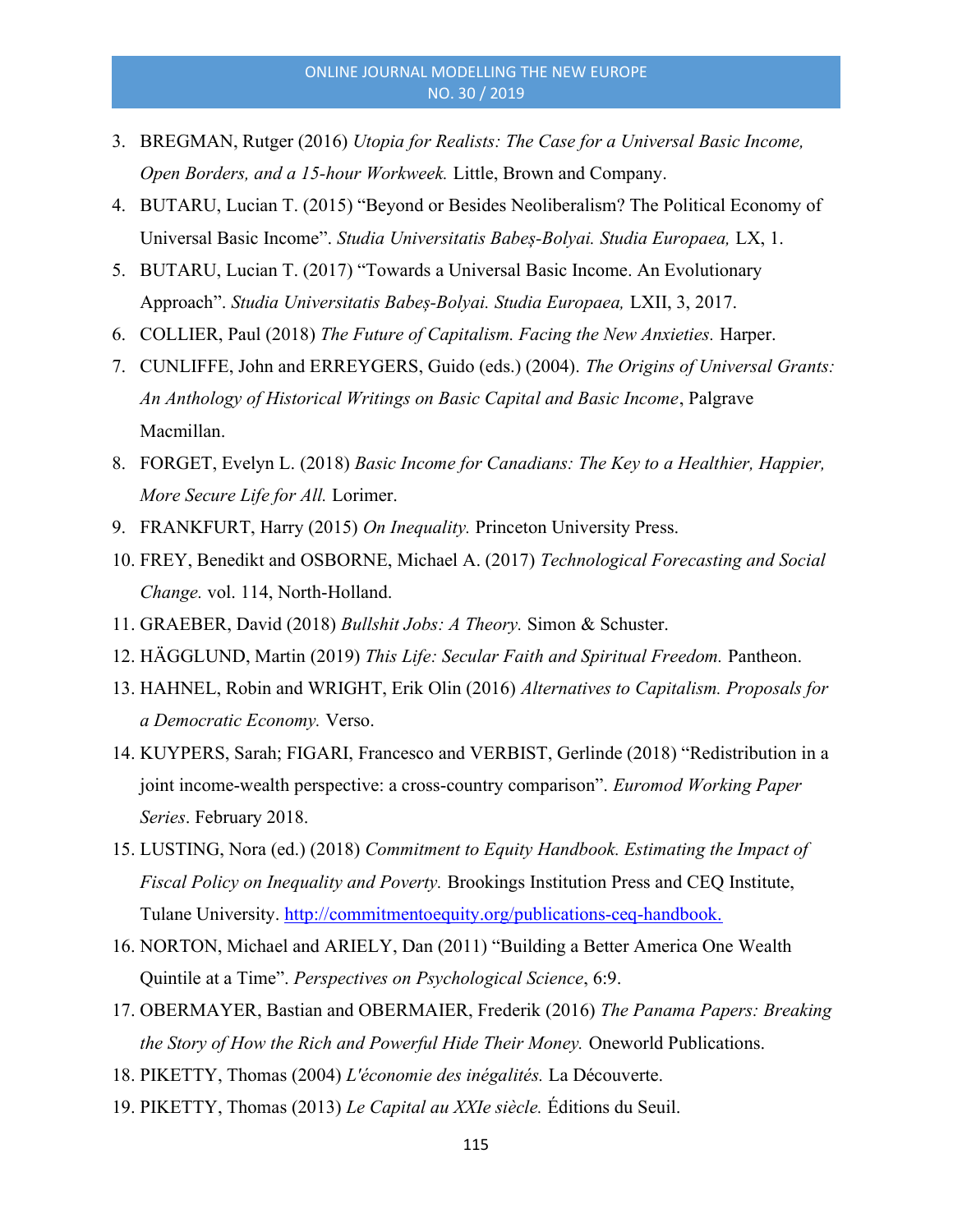# ONLINE JOURNAL MODELLING THE NEW EUROPE NO. 30 / 2019

- 20. REICH, Robert (2015) Saving Capitalism: For the Many, Not the Few. Vintage.
- 21. RUSHKOFF, Douglas (2019) Team Human, WW Norton.
- 22. SCHUMPETER, Joseph A. (1975) Capitalism, Socialism and Democracy. New York: Harper [orig. pub. 1942].
- 23. SMITH-CARRIER, Tracy and GREEN, Steven (2017) "Another Low Road to Basic Income? Mapping a Pragmatic Model for Adopting a Basic Income in Canada". Basic Income Studies, January 2017.
- 24. STANDING, Guy (2017) The Corruption of Capitalism: Why Rentiers Thrive and Work Does Not Pay. Biteback Publishing.
- 25. TEDex Talks (2017) This is what inequality looks like | Johnny Miller | TEDxJohannesburg". Youtube. https://www.youtube.com/watch?v=IpfMMKT\_4jw.
- 26. VERY, Joseph (2012) The Price of Inequality: How Today's Divided Society Endangers Our Future. W.W. Norton & Company.
- 27. STIGLITZ, Joseph (2019) People, Power, and Profits: Progressive Capitalism for an Age of Discontent. W. W. Norton & Company.
- 28. VAN PARIJS, Philippe (1998) Real Freedom for All. What (If Anything) Can Justify Capitalism?, New York: Oxford University Press.
- 29. VIVEKINAN, Ashok; KUZIEMKO, Ilyana and WASHINGTON, Ebonya (2015) "Support for Redistribution in an Age of Rising Inequality: New stylized facts and some tentative explanations", BPEA Conference Draft, March 19-20, 2015.
- 30. WEYL, Glen and POSNER, Eric (2018) Radical Markets: Uprooting Capitalism and Democracy for a Just Society. Princeton University Press.
- 31. WIDERQUIST, Karl (2013) "Is Basic Income Still Worth Talking About?". The Economics of Inequality, Poverty, and Discrimination in the 21st Century, Volume II, Robert S Rycroft (ed.) Santa Barbara, CA: ABC-CLIO, pp. 568-584.
- 32. WORLD BANK (2019) "GDP (current US\$). World Bank national accounts data, and OECD National Accounts data files". https://data.worldbank.org/indicator/ny.gdp.mktp.cd.
- 33. UNU-Wider (2018) "World Income Inequality Database". https://www.wider.unu.edu/project/wiid-world-income-inequality-database.
- 34. WID (2018) "World Inequality Report". https://wir2018.wid.world.